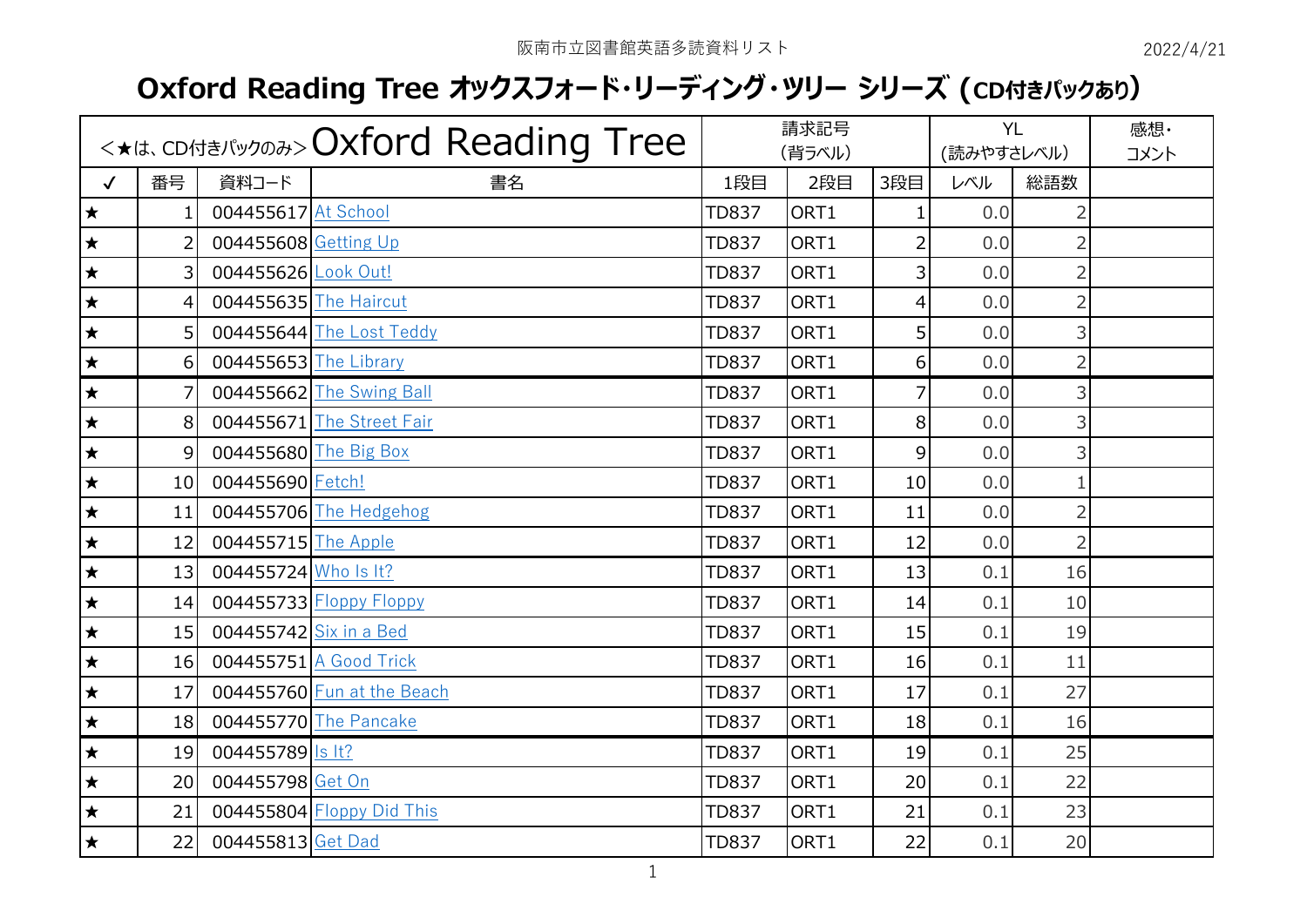|              |    |                      |                               |              | 請求記号<br>(背ラベル) |                 | <b>YL</b><br>(読みやすさレベル) |     | 感想·<br>コメント |
|--------------|----|----------------------|-------------------------------|--------------|----------------|-----------------|-------------------------|-----|-------------|
| $\checkmark$ | 番号 | 資料コード                | 書名                            | 1段目          | 2段目            | 3段目             | レベル                     | 総語数 |             |
| $\star$      | 23 | 004455822 Up You Go  |                               | <b>TD837</b> | ORT1           | 23              | 0.1                     | 23  |             |
| $\star$      | 24 | 004455831   See      |                               | <b>TD837</b> | ORT1           | 24              | 0.1                     | 35  |             |
|              | 25 |                      | 004762636 Hide and Seek       | <b>TD837</b> | ORT1+          | 25              | 0.1                     | 36  |             |
|              | 26 | 004762645 Look at Me |                               | <b>TD837</b> | ORT1+          | 26              | 0.1                     | 33  |             |
|              | 27 |                      | 004762654 Go Away, Floppy     | <b>TD837</b> | ORT1+          | 27              | 0.1                     | 24  |             |
|              | 28 |                      | 004762663 Reds and Blues      | <b>TD837</b> | ORT1+          | 28              | 0.1                     | 30  |             |
|              | 29 | 004762672 Big Feet   |                               | <b>TD837</b> | ORT1+          | 29              | 0.1                     | 39  |             |
|              | 30 |                      | 004762681 Kipper's Diary      | <b>TD837</b> | ORT1+          | 30 <sup>1</sup> | 0.1                     | 45  |             |
|              | 31 |                      | 004762690 What Dogs Like      | <b>TD837</b> | $ORT1+$        | 31              | $0.1 - 0.2$             | 31  |             |
|              | 32 |                      | 004762707 Presents for Dad    | <b>TD837</b> | ORT1+          | 32              | $0.1 - 0.2$             | 45  |             |
|              | 33 | 004762716 Top Dog    |                               | <b>TD837</b> | ORT1+          | 33              | $0.1 - 0.2$             | 39  |             |
|              | 34 |                      | 004762725 Look After Me       | <b>TD837</b> | ORT1+          | 34              | $0.1 - 0.2$             | 38  |             |
|              | 35 |                      | 004762734 Go On, Mum!         | <b>TD837</b> | ORT1+          | 35              | $0.1 - 0.2$             | 41  |             |
|              | 36 |                      | 004762743 Go Away, Cat        | <b>TD837</b> | ORT1+          | 36              | $0.1 - 0.2$             | 30  |             |
|              | 37 |                      | 004762752 The Sandcastle      | <b>TD837</b> | ORT1+          | 37              | $0.1 - 0.2$             | 55  |             |
|              | 38 |                      | 004762761 Floppy's Bone       | <b>TD837</b> | ORT1+          | 38              | $0.1 - 0.2$             | 57  |             |
|              | 39 |                      | 004762770 The Box of Treasure | <b>TD837</b> | ORT1+          | 39              | $0.1 - 0.2$             | 55  |             |
|              | 40 |                      | 004762780 Hook a Duck         | <b>TD837</b> | ORT1+          | 40              | $0.1 - 0.2$             | 55  |             |
|              | 41 |                      | 004762799 Chip's Robot        | <b>TD837</b> | ORT1+          | 41              | $0.1 - 0.2$             | 65  |             |
|              | 42 | 004762805 One Wheel  |                               | <b>TD837</b> | ORT1+          | 42              | $0.1 - 0.2$             | 53  |             |
|              | 43 |                      | 004762814 The Ice Cream       | <b>TD837</b> | ORT1+          | 43              | $0.1 - 0.2$             | 31  |             |
|              | 44 |                      | 004762823 Can You See Me?     | <b>TD837</b> | ORT1+          | 44              | $0.1 - 0.2$             | 39  |             |
|              | 45 | 004762832 Good Dog   |                               | <b>TD837</b> | ORT1+          | 45              | $0.1 - 0.2$             | 43  |             |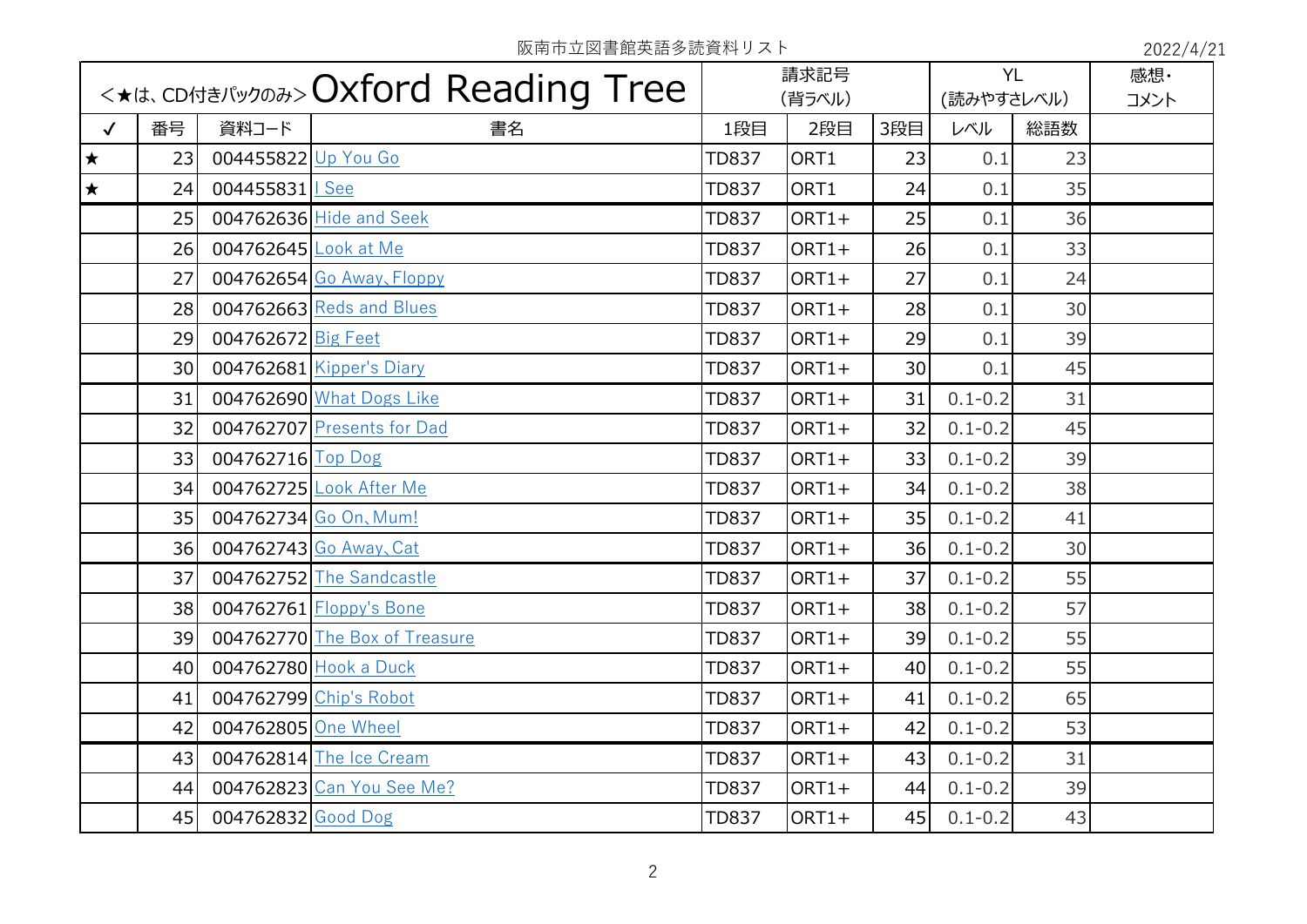|              | <*<*. <cdatal(wyoa>&gt;Oxford Reading Tree</cdatal(wyoa> |                       |                           | 請求記号<br>(背ラベル) |                  | <b>YL</b><br>(読みやすさレベル) |             | 感想·<br>コメント |  |
|--------------|----------------------------------------------------------|-----------------------|---------------------------|----------------|------------------|-------------------------|-------------|-------------|--|
| $\checkmark$ | 番号                                                       | 資料コード                 | 書名                        | 1段目            | 2段目              | 3段目                     | レベル         | 総語数         |  |
|              | 46                                                       |                       | 004762841 What a DIN!     | <b>TD837</b>   | ORT1+            | 46                      | $0.1 - 0.2$ | 34          |  |
|              | 47                                                       |                       | 004762850 See Me Skip     | <b>TD837</b>   | $ORT1+$          | 47                      | $0.1 - 0.2$ | 42          |  |
|              | 48                                                       |                       | 004762860 The Mud Pie     | <b>TD837</b>   | $ORT1+$          | 48                      | $0.1 - 0.2$ | 28          |  |
| $\bigstar$   | 49                                                       |                       | 004455840 The Headache    | <b>TD837</b>   | $ORT1+$          | 49                      | 0.1         | 20          |  |
| $\bigstar$   | 50                                                       | 004455850 At the Park |                           | <b>TD837</b>   | $ORT1+$          | 50                      | 0.1         | 29          |  |
| $\bigstar$   | 51                                                       |                       | 004455869 Fancy Dress     | <b>TD837</b>   | $ORT1+$          | 51                      | 0.1         | 23          |  |
| $\bigstar$   | 52                                                       | 004455878 Push!       |                           | <b>TD837</b>   | $ORT1+$          | 52                      | 0.1         | 21          |  |
| $\bigstar$   | 53                                                       |                       | 004455887 Good Old Mum    | <b>TD837</b>   | $ORT1+$          | 53                      | 0.1         | 34          |  |
| $\bigstar$   | 54                                                       |                       | 004455896 The Pet Shop    | <b>TD837</b>   | $ORT1+$          | 54                      | 0.1         | 32          |  |
| $\bigstar$   | 55                                                       |                       | 004455902 What a Mess!    | <b>TD837</b>   | $ORT1+$          | 55                      | 0.1         | 25          |  |
| $\bigstar$   | 56                                                       |                       | 004455911 Making Faces    | <b>TD837</b>   | ORT1+            | 56                      | 0.1         | 15          |  |
| $\bigstar$   | 57                                                       |                       | 004455920 The Journey     | <b>TD837</b>   | $ORT1+$          | 57                      | 0.1         | 23          |  |
| $\bigstar$   | 58                                                       | 004455930 Goal!       |                           | <b>TD837</b>   | $ORT1+$          | 58                      | 0.1         | 24          |  |
| $\star$      | 59                                                       |                       | 004455949 Who Did That?   | <b>TD837</b>   | ORT1+            | 59                      | 0.1         | 38          |  |
| $\star$      | 60                                                       | 004455958 Shopping    |                           | <b>TD837</b>   | ORT1+            | 60                      | 0.1         | 35          |  |
|              | 61                                                       |                       | 004762879 The Toys' Party | <b>TD837</b>   | ORT <sub>2</sub> | 61                      | 0.2         | 48          |  |
|              | 62                                                       |                       | 004762888 New Trainers    | <b>TD837</b>   | ORT <sub>2</sub> | 62                      | 0.2         | 34          |  |
|              | 63                                                       | 004762897 A New Dog   |                           | <b>TD837</b>   | ORT <sub>2</sub> | 63                      | 0.2         | 52          |  |
|              | 64                                                       |                       | 004762903 What a Bad Dog! | <b>TD837</b>   | ORT <sub>2</sub> | 64                      | 0.2         | 51          |  |
|              | 65                                                       |                       | 004762912 The Go-kart     | <b>TD837</b>   | ORT <sub>2</sub> | 65                      | 0.2         | 47          |  |
|              | 66                                                       | 004762921 The Dream   |                           | <b>TD837</b>   | ORT <sub>2</sub> | 66                      | 0.2         | 54          |  |
|              | 67                                                       |                       | 004762930 Floppy's Bath   | <b>TD837</b>   | ORT <sub>2</sub> | 67                      | 0.2         | 55          |  |
|              | 68                                                       |                       | 004762940 The Baby-sitter | <b>TD837</b>   | ORT <sub>2</sub> | 68                      | 0.2         | 69          |  |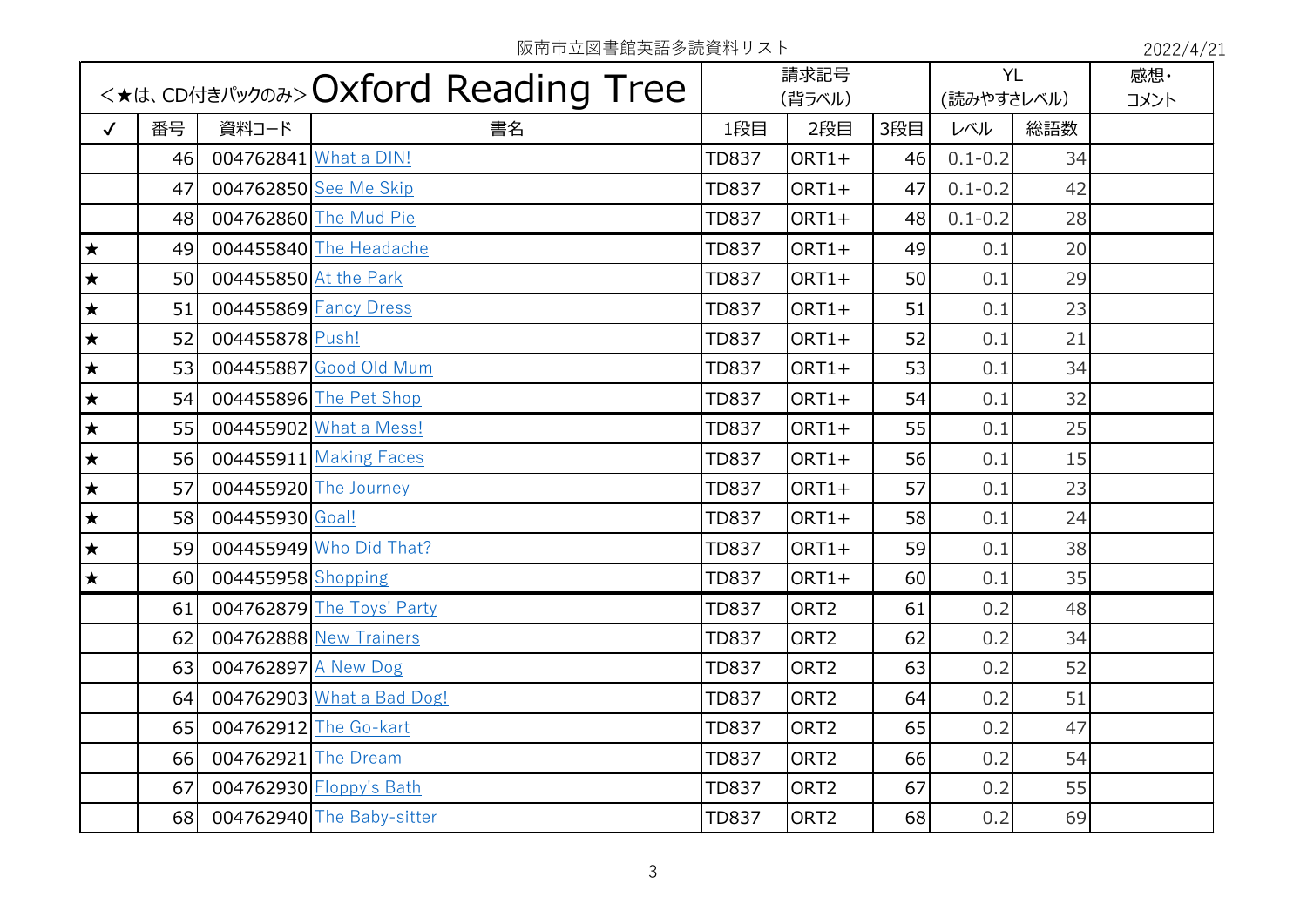|              |                 |                       | <*<*.<br>cDA45/(y) and>> Oxford Reading Tree |              | 請求記号             |                 | <b>YL</b>   |     | 感想·  |
|--------------|-----------------|-----------------------|----------------------------------------------|--------------|------------------|-----------------|-------------|-----|------|
|              |                 |                       |                                              |              | (背ラベル)           |                 | (読みやすさレベル)  |     | コメント |
| $\checkmark$ | 番号              | 資料コード                 | 書名                                           | 1段目          | 2段目              | 3段目             | レベル         | 総語数 |      |
|              | 69              |                       | 004762959 The Water Fight                    | <b>TD837</b> | ORT <sub>2</sub> | 69              | 0.2         | 64  |      |
|              | 70              |                       | 004762968 Kipper's Balloon                   | <b>TD837</b> | ORT <sub>2</sub> | 70              | 0.2         | 61  |      |
|              | 71              | 004762977 Spots!      |                                              | <b>TD837</b> | ORT <sub>2</sub> | 71              | 0.2         | 53  |      |
|              | 72              |                       | 004762986 Kipper's Birthday                  | <b>TD837</b> | ORT <sub>2</sub> | 72              | 0.2         | 64  |      |
|              | 73              |                       | 004762995 Kipper's Laces                     | <b>TD837</b> | ORT <sub>2</sub> | 73              | 0.2         | 63  |      |
|              | 74              |                       | 004763007 The Wobbly Tooth                   | <b>TD837</b> | ORT <sub>2</sub> | 74              | 0.2         | 70  |      |
|              | 75              |                       | 004763016 The Foggy Day                      | <b>TD837</b> | ORT <sub>2</sub> | 75              | 0.2         | 67  |      |
|              | 76              |                       | 004763025 Biff's Aeroplane                   | <b>TD837</b> | ORT <sub>2</sub> | 76              | 0.2         | 63  |      |
|              | 77              |                       | $004763034$ Floppy the Hero                  | <b>TD837</b> | ORT <sub>2</sub> | 77              | 0.2         | 74  |      |
|              | 78              | 004763043 The Chase   |                                              | <b>TD837</b> | ORT <sub>2</sub> | 78              | 0.2         | 81  |      |
|              | 79              | 004763052 The Big Egg |                                              | <b>TD837</b> | ORT <sub>2</sub> | 79              | $0.2 - 0.3$ | 69  |      |
|              | 80 <sup>1</sup> | 004763061 Poor Floppy |                                              | <b>TD837</b> | ORT <sub>2</sub> | 80 <sup>1</sup> | $0.2 - 0.3$ | 77  |      |
|              | 81              | 004763070 Put It Back |                                              | <b>TD837</b> | ORT <sub>2</sub> | 81              | $0.2 - 0.3$ | 93  |      |
|              | 82              | 004763080 In a Bit    |                                              | <b>TD837</b> | ORT <sub>2</sub> | 82              | $0.2 - 0.3$ | 83  |      |
|              | 83              |                       | 004763099 A Present for Mum                  | <b>TD837</b> | ORT <sub>2</sub> | 83              | $0.2 - 0.3$ | 77  |      |
|              | 84              |                       | 004763105 The Hole in the Sand               | <b>TD837</b> | ORT <sub>2</sub> | 84              | $0.2 - 0.3$ | 79  |      |
| $\bigstar$   | 85              |                       | 004455967 Monkey Tricks                      | <b>TD837</b> | ORT <sub>2</sub> | 85              | $0.2 - 0.3$ | 69  |      |
| $\bigstar$   | 86              | 004455976 Hey Poesto! |                                              | <b>TD837</b> | ORT <sub>2</sub> | 86              | $0.2 - 0.3$ | 86  |      |
| $\bigstar$   | 87              |                       | 004455985 It's the Weather                   | <b>TD837</b> | ORT <sub>2</sub> | 87              | $0.2 - 0.3$ | 58  |      |
| $\bigstar$   | 88              |                       | 004455994 Naughty Children                   | <b>TD837</b> | ORT <sub>2</sub> | 88              | $0.2 - 0.3$ | 73  |      |
| $\bigstar$   | 89              |                       | 004456006 A Sinking Feeling                  | <b>TD837</b> | ORT <sub>2</sub> | 89              | $0.2 - 0.3$ | 57  |      |
| $\star$      | 90 <sub>0</sub> |                       | 004456015 Creepy-crawly                      | <b>TD837</b> | ORT <sub>2</sub> | 90 <sub>0</sub> | $0.2 - 0.3$ | 73  |      |
| $\star$      | 91              | 004456024 What Is It? |                                              | <b>TD837</b> | ORT <sub>2</sub> | 91              | $0.2 - 0.3$ | 66  |      |
| $\star$      | 92              |                       | 004456033 The Lost Puppy                     | <b>TD837</b> | ORT <sub>2</sub> | 92              | $0.2 - 0.3$ | 65  |      |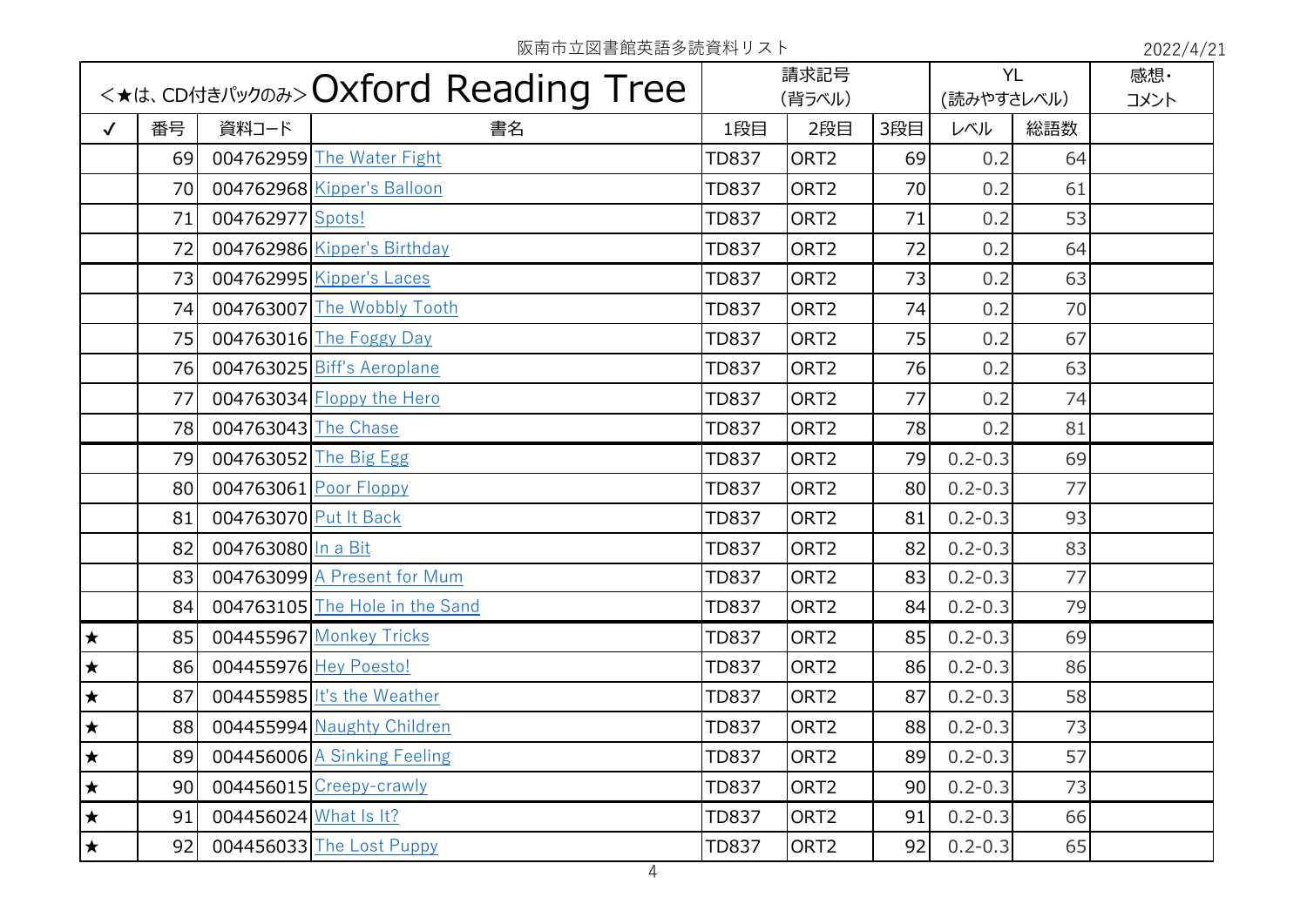|              |     |                       |                                 | 請求記号<br>(背ラベル) |                  | <b>YL</b><br>(読みやすさレベル) |             | 感想·<br>コメント |  |
|--------------|-----|-----------------------|---------------------------------|----------------|------------------|-------------------------|-------------|-------------|--|
| $\checkmark$ | 番号  | 資料コード                 | 書名                              | 1段目            | 2段目              | 3段目                     | レベル         | 総語数         |  |
| $\star$      | 93  | 004456042 New Trees   |                                 | <b>TD837</b>   | ORT <sub>2</sub> | 93                      | $0.2 - 0.3$ | 87          |  |
| $\bigstar$   | 94  |                       | 004456051 Up and Down           | <b>TD837</b>   | ORT <sub>2</sub> | 94                      | $0.2 - 0.3$ | 55          |  |
| $\star$      | 95  |                       | 004456060 The Little Dragon     | <b>TD837</b>   | ORT <sub>2</sub> | 95                      | $0.2 - 0.3$ | 89          |  |
| $\star$      | 96  | 004456070 The Band    |                                 | <b>TD837</b>   | ORT <sub>2</sub> | 96                      | $0.2 - 0.3$ | 66          |  |
|              | 97  |                       | 004763114 On the Sand           | <b>TD837</b>   | ORT3             | 97                      | 0.3         | 75          |  |
|              | 98  |                       | 004763123 The Egg Hunt          | <b>TD837</b>   | ORT3             | 98                      | 0.3         | 87          |  |
|              | 99  |                       | 004763132 Nobody Wanted to Play | <b>TD837</b>   | ORT3             | 99                      | 0.3         | 79          |  |
|              | 100 |                       | 004763141 A Cat in the Tree     | <b>TD837</b>   | ORT3             | 100                     | 0.3         | 79          |  |
|              | 101 |                       | 004763150 The Rope Swing        | <b>TD837</b>   | ORT3             | 101                     | 0.3         | 77          |  |
|              | 102 |                       | 004763160 By the Stream         | <b>TD837</b>   | ORT3             | 102                     | 0.3         | 71          |  |
|              | 103 |                       | 004763179 Kipper the Clown      | <b>TD837</b>   | ORT3             | 103                     | 0.3         | 69          |  |
|              | 104 |                       | 004763188 Strawberry Jam        | <b>TD837</b>   | ORT3             | 104                     | 0.3         | 77          |  |
|              | 105 |                       | 004763197 The Jumble Sale       | <b>TD837</b>   | ORT3             | 105                     | 0.3         | 81          |  |
|              | 106 |                       | 004763203 At the Seaside        | <b>TD837</b>   | ORT3             | 106                     | 0.3         | 84          |  |
|              | 107 |                       | 004763212 Kipper's Idea         | <b>TD837</b>   | ORT3             | 107                     | 0.3         | 78          |  |
|              | 108 |                       | 004763221 The Snowman           | <b>TD837</b>   | ORT3             | 108                     | 0.3         | 76          |  |
|              | 109 |                       | 004763230 The Barbecue          | <b>TD837</b>   | ORT3             | 109                     | 0.3         | 73          |  |
|              | 110 |                       | 004763240 The Carnival          | <b>TD837</b>   | ORT3             | 110                     | 0.3         | 83          |  |
|              | 111 | 004763259 At the Pool |                                 | <b>TD837</b>   | ORT3             | 111                     | 0.3         | 84          |  |
|              | 112 | 004763268 Bull's-eye! |                                 | <b>TD837</b>   | ORT3             | 112                     | 0.3         | 81          |  |
|              | 113 | 004763277 Book Week   |                                 | <b>TD837</b>   | ORT3             | 113                     | 0.3         | 67          |  |
|              | 114 |                       | 004763286 The Cold Day          | <b>TD837</b>   | ORT3             | 114                     | 0.3         | 75          |  |
|              | 115 |                       | 004763295 The Duck Race         | <b>TD837</b>   | ORT3             | 115                     | $0.3 - 0.4$ | 89          |  |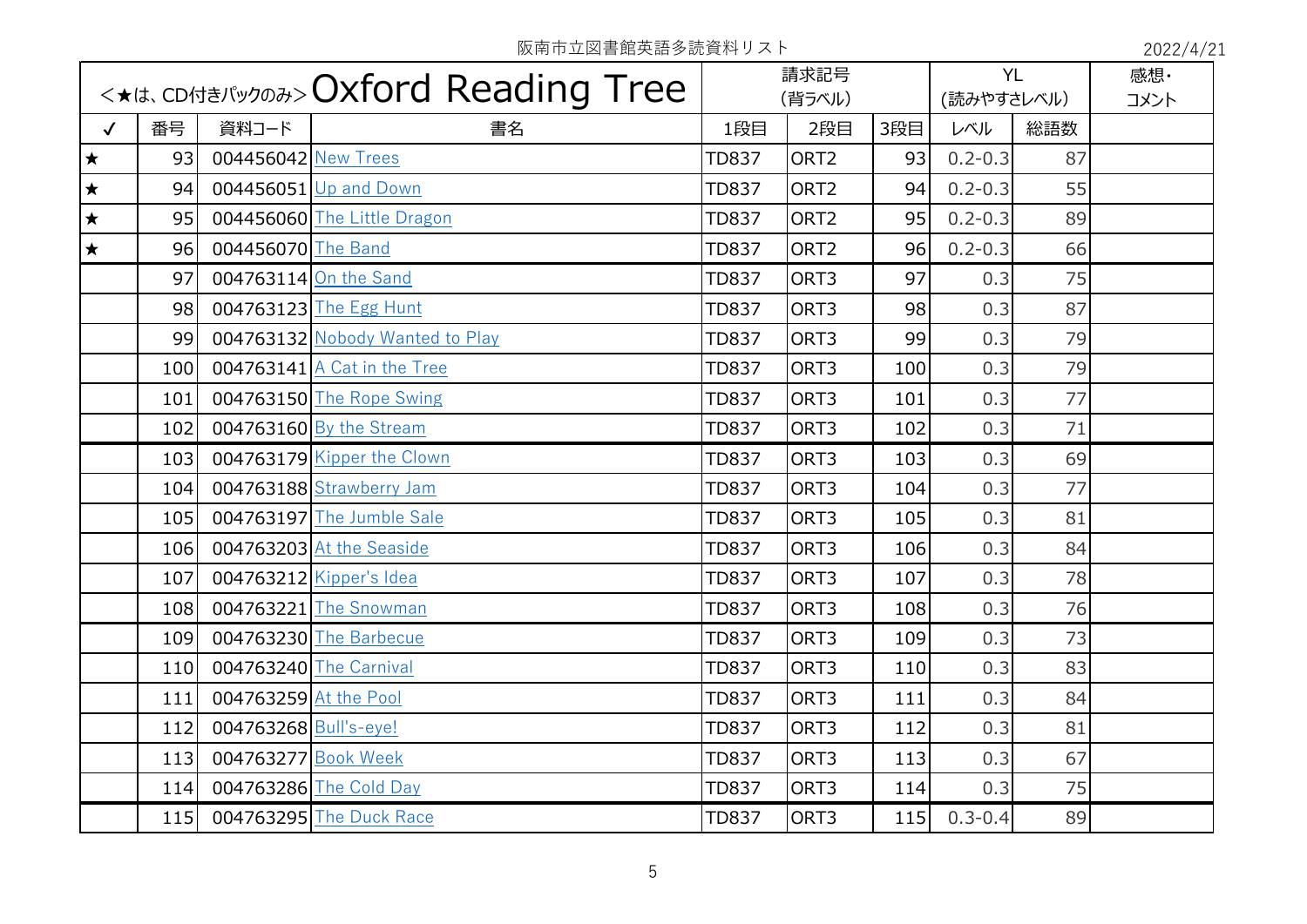|              |     |                       | <*it. CDfJ*J(y) Dxford Reading Tree |              | 請求記号   |     | <b>YL</b>   |     | 感想·  |
|--------------|-----|-----------------------|-------------------------------------|--------------|--------|-----|-------------|-----|------|
|              |     |                       |                                     |              | (背ラベル) |     | (読みやすさレベル)  |     | コメント |
| $\checkmark$ | 番号  | 資料コード                 | 書名                                  | 1段目          | 2段目    | 3段目 | レベル         | 総語数 |      |
|              | 116 | 004763301 Sniff       |                                     | <b>TD837</b> | ORT3   | 116 | $0.3 - 0.4$ | 128 |      |
|              | 117 |                       | $004763310$ Pond Dipping            | <b>TD837</b> | ORT3   | 117 | $0.3 - 0.4$ | 82  |      |
|              | 118 |                       | 004763320 The Ice Rink              | <b>TD837</b> | ORT3   | 118 | $0.3 - 0.4$ | 90  |      |
|              | 119 |                       | 004763339 The Mud Bath              | <b>TD837</b> | ORT3   | 119 | $0.3 - 0.4$ | 90  |      |
|              | 120 |                       | 004763348 The Steel Band            | <b>TD837</b> | ORT3   | 120 | $0.3 - 0.4$ | 94  |      |
|              | 121 |                       | 004763357 House for Sale            | <b>TD837</b> | ORT4   | 121 | 0.4         | 109 |      |
|              | 122 |                       | 004763366 The New House             | <b>TD837</b> | ORT4   | 122 | 0.4         | 120 |      |
|              | 123 | 004763375 Come In!    |                                     | <b>TD837</b> | ORT4   | 123 | 0.4         | 109 |      |
|              | 124 |                       | 004763384 The Secret Room           | <b>TD837</b> | ORT4   | 124 | 0.4         | 195 |      |
|              | 125 | 004763393 The Play    |                                     | <b>TD837</b> | ORT4   | 125 | 0.4         | 203 |      |
|              | 126 | 004763400 The Storm   |                                     | <b>TD837</b> | ORT4   | 126 | 0.4         | 188 |      |
|              | 127 |                       | 004763419 Nobody Got Wet            | <b>TD837</b> | ORT4   | 127 | 0.4         | 97  |      |
|              | 128 |                       | 004763428 The Weather Vane          | <b>TD837</b> | ORT4   | 128 | 0.4         | 107 |      |
|              | 129 |                       | 004763437 Poor Old Mum!             | <b>TD837</b> | ORT4   | 129 | 0.4         | 84  |      |
|              | 130 |                       | 004763446 The Wedding               | <b>TD837</b> | ORT4   | 130 | 0.4         | 197 |      |
|              | 131 |                       | 004763455 The camcorder             | <b>TD837</b> | ORT4   | 131 | 0.4         | 182 |      |
|              | 132 | 004763464 The Balloon |                                     | <b>TD837</b> | ORT4   | 132 | 0.4         | 177 |      |
|              | 133 | 004763473 Wet Paint   |                                     | <b>TD837</b> | ORT4   | 133 | 0.4         | 122 |      |
|              | 134 | 004763482 Swap!       |                                     | <b>TD837</b> | ORT4   | 134 | 0.4         | 109 |      |
|              | 135 |                       | 004763491 The Flying Elephant       | <b>TD837</b> | ORT4   | 135 | 0.4         | 135 |      |
|              | 136 | 004763508 The Scarf   |                                     | <b>TD837</b> | ORT4   | 136 | 0.4         | 220 |      |
|              | 137 |                       | 004763517 The Dragon Dance          | <b>TD837</b> | ORT4   | 137 | 0.4         | 192 |      |
|              | 138 |                       | 004763526 Everyone Got Wet          | <b>TD837</b> | ORT4   | 138 | 0.4         | 200 |      |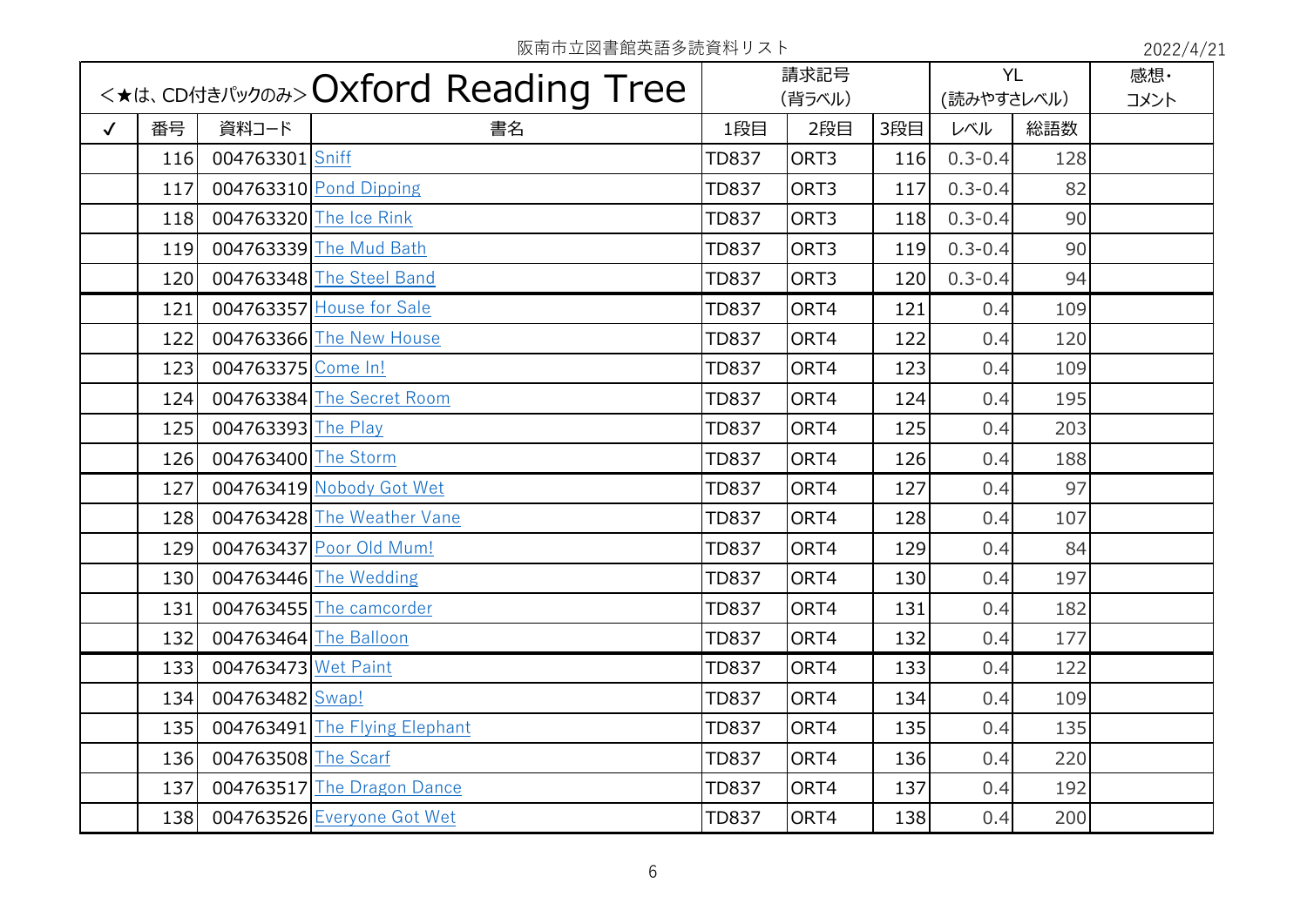|              |     |                         |                                           |              | 請求記号   |     | <b>YL</b>   |     | 感想·  |
|--------------|-----|-------------------------|-------------------------------------------|--------------|--------|-----|-------------|-----|------|
|              |     |                         | <*<*.<br>contary only CXford Reading Tree |              | (背ラベル) |     | (読みやすさレベル)  |     | コメント |
| $\checkmark$ | 番号  | 資料コード                   | 書名                                        | 1段目          | 2段目    | 3段目 | レベル         | 総語数 |      |
|              | 139 |                         | 004763535 Dad's Jacket                    | <b>TD837</b> | ORT4   | 139 | $0.4 - 0.5$ | 151 |      |
|              | 140 |                         | 004763544 Stuck in the Mud                | <b>TD837</b> | ORT4   | 140 | $0.4 - 0.5$ | 129 |      |
|              | 141 | 004763553 The Den       |                                           | <b>TD837</b> | ORT4   | 141 | $0.4 - 0.5$ | 140 |      |
|              | 142 | 004763562 Look Smart    |                                           | <b>TD837</b> | ORT4   | 142 | $0.4 - 0.5$ | 187 |      |
|              | 143 | 004763571 Tug of War    |                                           | <b>TD837</b> | ORT4   | 143 | $0.4 - 0.5$ | 161 |      |
|              | 144 |                         | 004763580 An Important case               | <b>TD837</b> | ORT4   | 144 | $0.4 - 0.5$ | 184 |      |
|              | 145 |                         | 004763590 The Magic Key                   | <b>TD837</b> | ORT5   | 145 | 0.5         | 273 |      |
|              | 146 |                         | 004763606 Pirate Adventure                | <b>TD837</b> | ORT5   | 146 | 0.5         | 330 |      |
|              | 147 |                         | 004763615 The Dragon Tree                 | <b>TD837</b> | ORT5   | 147 | 0.5         | 294 |      |
|              | 148 | 004763624 Gran          |                                           | <b>TD837</b> | ORT5   | 148 | 0.5         | 309 |      |
|              | 149 |                         | 004763633 Castle Adventure                | <b>TD837</b> | ORT5   | 149 | 0.5         | 306 |      |
|              | 150 |                         | 004763642 Village in the Snow             | <b>TD837</b> | ORT5   | 150 | 0.5         | 329 |      |
|              | 151 |                         | 004763651 The Whatsit                     | <b>TD837</b> | ORT5   | 151 | 0.5         | 305 |      |
|              | 152 |                         | 004763660 Underground Adventure           | <b>TD837</b> | ORT5   | 152 | 0.5         | 292 |      |
|              | 153 |                         | 004763670 Vanishing Cream                 | <b>TD837</b> | ORT5   | 153 | 0.5         | 313 |      |
|              | 154 | 004763689 It's Not Fair |                                           | <b>TD837</b> | ORT5   | 154 | 0.5         | 350 |      |
|              | 155 |                         | 004763698 The Great Race                  | <b>TD837</b> | ORT5   | 155 | 0.5         | 327 |      |
|              | 156 |                         | 004763704 A Monster Mistake               | <b>TD837</b> | ORT5   | 156 | 0.5         | 334 |      |
|              | 157 |                         | 004763713 The New Baby                    | <b>TD837</b> | ORT5   | 157 | 0.5         | 360 |      |
|              | 158 |                         | 004763722 Camping Adventure               | <b>TD837</b> | ORT5   | 158 | 0.5         | 332 |      |
|              | 159 | 004763731 Scarecrows    |                                           | <b>TD837</b> | ORT5   | 159 | 0.5         | 318 |      |
|              | 160 |                         | 004763740 Noah's Ark Adventure            | <b>TD837</b> | ORT5   | 160 | 0.5         | 365 |      |
|              | 161 |                         | 004763750 A New Classroom                 | <b>TD837</b> | ORT5   | 161 | 0.5         | 325 |      |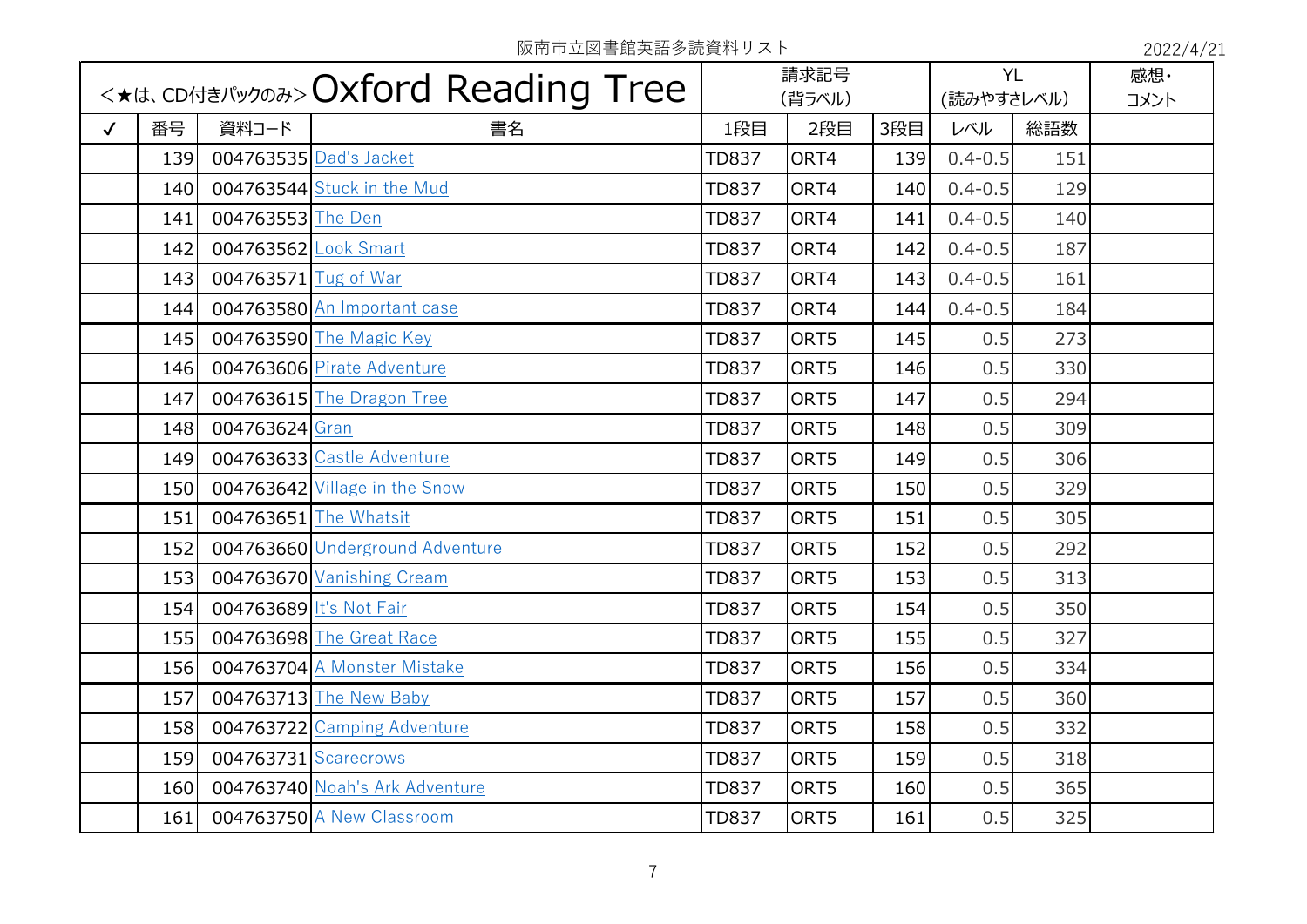| <*<*.<br>cDA45/(y) and<br>CDA16 < cDA16 < cDA16 < cDA16 < cDA16 < cDA16 < cDA16 < cDA16 < cDA16 < cDA16 < cDA16 < cDA16 < cDA16 < cDA16 < cDA16 < cD |            |                      | 請求記号<br>(背ラベル)                   |              | <b>YL</b><br>(読みやすさレベル) |     | 感想·<br>コメント |     |  |
|------------------------------------------------------------------------------------------------------------------------------------------------------|------------|----------------------|----------------------------------|--------------|-------------------------|-----|-------------|-----|--|
| $\checkmark$                                                                                                                                         | 番号         | 資料コード                | 書名                               | 1段目          | 2段目                     | 3段目 | レベル         | 総語数 |  |
|                                                                                                                                                      |            |                      | 004763769 Mum to the Rescue      |              |                         |     |             |     |  |
|                                                                                                                                                      | 162        |                      |                                  | <b>TD837</b> | ORT5                    | 162 | 0.5         | 348 |  |
|                                                                                                                                                      | 163        |                      | 004763778 Sleeping Beauty        | <b>TD837</b> | ORT5                    | 163 | 0.5         | 321 |  |
|                                                                                                                                                      | 164        |                      | 004763787 The Adventure Park     | <b>TD837</b> | ORT5                    | 164 | 0.5         | 334 |  |
|                                                                                                                                                      | 165        |                      | 004763796 Kipper and the Trolls  | <b>TD837</b> | ORT5                    | 165 | 0.5         | 360 |  |
|                                                                                                                                                      | 166        |                      | 004763802 Safari Adventure       | <b>TD837</b> | ORT5                    | 166 | 0.5         | 323 |  |
|                                                                                                                                                      | 167        | 004763811 Dad's Run  |                                  | <b>TD837</b> | ORT5                    | 167 | 0.5         | 347 |  |
|                                                                                                                                                      | 168        |                      | 004763820 Drawing Adventure      | <b>TD837</b> | ORT5                    | 168 | 0.5         | 369 |  |
|                                                                                                                                                      | 169        |                      | 004763830 In the Garden          | <b>TD837</b> | ORT6                    | 169 | $0.6 - 0.8$ | 443 |  |
|                                                                                                                                                      | 170        |                      | 004763849 Kipper and the Giant   | <b>TD837</b> | ORT6                    | 170 | $0.6 - 0.8$ | 482 |  |
|                                                                                                                                                      | 171        | 004763858 The Outing |                                  | <b>TD837</b> | ORT6                    | 171 | $0.6 - 0.8$ | 509 |  |
|                                                                                                                                                      | 172        |                      | 004763867 Land of the Dinosaurs  | <b>TD837</b> | ORT6                    | 172 | $0.6 - 0.8$ | 482 |  |
|                                                                                                                                                      | 173        | 004763876 Robin Hood |                                  | <b>TD837</b> | ORT6                    | 173 | $0.6 - 0.8$ | 614 |  |
|                                                                                                                                                      | 174        |                      | 004763885 The Treasure Chest     | <b>TD837</b> | ORT6                    | 174 | $0.6 - 0.8$ | 737 |  |
|                                                                                                                                                      | 175        |                      | 004763894 A Fright in the Night  | <b>TD837</b> | ORT6                    | 175 | $0.6 - 0.7$ | 480 |  |
|                                                                                                                                                      | <b>176</b> |                      | 004763900 Mirror Island          | <b>TD837</b> | ORT6                    | 176 | $0.6 - 0.7$ | 547 |  |
|                                                                                                                                                      | 177        |                      | 004763910 The Laughing Princess  | <b>TD837</b> | ORT6                    | 177 | $0.6 - 0.7$ | 470 |  |
|                                                                                                                                                      | 178        |                      | 004763929 Christmas Adventure    | <b>TD837</b> | ORT6                    | 178 | $0.6 - 0.7$ | 465 |  |
|                                                                                                                                                      | 179        |                      | 004763938 The Go-Kart Race       | <b>TD837</b> | ORT6                    | 179 | $0.6 - 0.7$ | 478 |  |
|                                                                                                                                                      | 180        |                      | 004763947 The Shiny Key          | <b>TD837</b> | ORT6                    | 180 | $0.6 - 0.7$ | 492 |  |
|                                                                                                                                                      | 181        |                      | 004763956 Paris Adventure        | <b>TD837</b> | ORT6                    | 181 | $0.6 - 0.7$ | 481 |  |
|                                                                                                                                                      | 182        |                      | 004763965 The Stolen Crown Part1 | <b>TD837</b> | ORT6                    | 182 | $0.6 - 0.7$ | 563 |  |
|                                                                                                                                                      | 183        |                      | 004763974 The Stolen Crown Part2 | <b>TD837</b> | ORT6                    | 183 | $0.6 - 0.7$ | 522 |  |
|                                                                                                                                                      | 184        |                      | 004763983 Ship in Trouble        | <b>TD837</b> | ORT6                    | 184 | $0.6 - 0.7$ | 534 |  |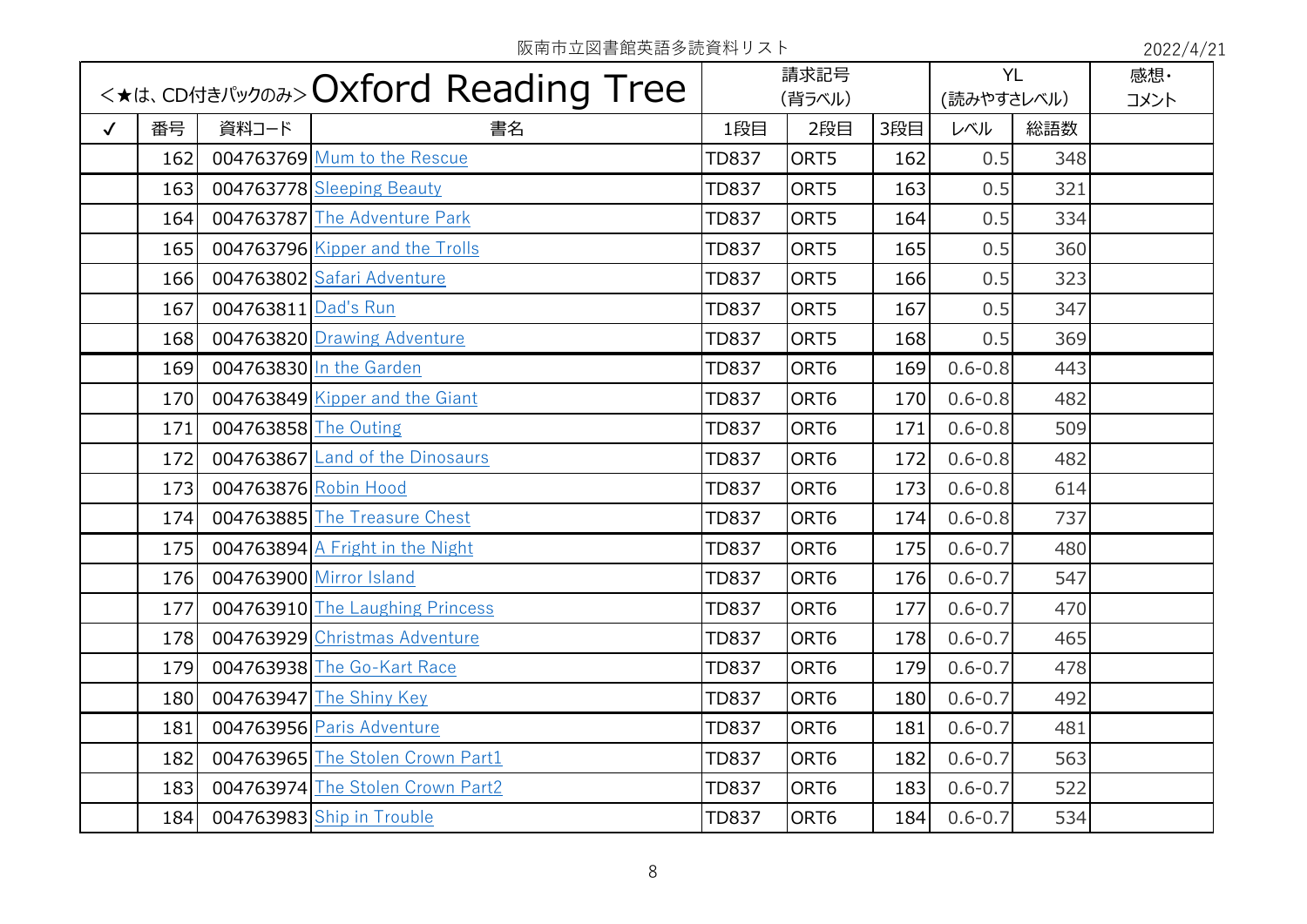|              | <*<*.<br>cDA45/(y) and<br>CDA16 < cDA16 < cDA16 < cDA16 < cDA16 < cDA16 < cDA16 < cDA16 < cDA16 < cDA16 < cDA16 < cDA16 < cDA16 < cDA16 < cDA16 < cD |                      |                                   | 請求記号<br>(背ラベル) |      | <b>YL</b><br>(読みやすさレベル) |             | 感想·<br>コメント |  |
|--------------|------------------------------------------------------------------------------------------------------------------------------------------------------|----------------------|-----------------------------------|----------------|------|-------------------------|-------------|-------------|--|
| $\checkmark$ | 番号                                                                                                                                                   | 資料コード                | 書名                                | 1段目            | 2段目  | 3段目                     | レベル         | 総語数         |  |
|              | 185                                                                                                                                                  | 004763992 Homework!  |                                   | <b>TD837</b>   | ORT6 | 185                     | $0.6 - 0.7$ | 519         |  |
|              | 186                                                                                                                                                  |                      | 004764004 Olympic Adventure       | <b>TD837</b>   | ORT6 | 186                     | $0.6 - 0.7$ | 517         |  |
|              | 187                                                                                                                                                  | 004764013 Red Planet |                                   | <b>TD837</b>   | ORT7 | 187                     | $0.6 - 0.8$ | 904         |  |
|              | 188                                                                                                                                                  |                      | 004764022 Lost in the Jungle      | <b>TD837</b>   | ORT7 | 188                     | $0.6 - 0.8$ | 969         |  |
|              | 189                                                                                                                                                  |                      | 004764031 The Broken Roof         | <b>TD837</b>   | ORT7 | 189                     | $0.6 - 0.8$ | 983         |  |
|              | 190                                                                                                                                                  |                      | 004764040 The Lost Key            | <b>TD837</b>   | ORT7 | 190                     | $0.6 - 0.8$ | 1051        |  |
|              | 191                                                                                                                                                  |                      | 004764050 The Willow Pattern Plot | <b>TD837</b>   | ORT7 | 191                     | $0.6 - 0.8$ | 928         |  |
|              | 192                                                                                                                                                  |                      | 004764069 Submarine Adventure     | <b>TD837</b>   | ORT7 | 192                     | $0.6 - 0.8$ | 890         |  |
|              | 193                                                                                                                                                  |                      | 004764078 The Motorway            | <b>TD837</b>   | ORT7 | 193                     | $0.7 - 0.8$ | 884         |  |
|              | 194                                                                                                                                                  | 004764087 The Bully  |                                   | <b>TD837</b>   | ORT7 | 194                     | $0.7 - 0.8$ | 848         |  |
|              | 195                                                                                                                                                  |                      | 004764096 The Hunt for Gold       | <b>TD837</b>   | ORT7 | 195                     | $0.7 - 0.8$ | 916         |  |
|              | 196                                                                                                                                                  |                      | 004764102 Chinese Adventure       | <b>TD837</b>   | ORT7 | 196                     | $0.7 - 0.8$ | 879         |  |
|              | 197                                                                                                                                                  |                      | 004764111 Roman Adventure         | <b>TD837</b>   | ORT7 | 197                     | $0.7 - 0.8$ | 867         |  |
|              | 198                                                                                                                                                  |                      | 004764120 The Jigsaw Puzzle       | <b>TD837</b>   | ORT7 | 198                     | $0.7 - 0.8$ | 853         |  |
|              | 199                                                                                                                                                  |                      | 004764130 The Power Cut           | <b>TD837</b>   | ORT7 | 199                     | $0.7 - 0.8$ | 971         |  |
|              | 200                                                                                                                                                  |                      | 004764149 Australian Adventure    | <b>TD837</b>   | ORT7 | 200                     | $0.7 - 0.8$ | 889         |  |
|              | 201                                                                                                                                                  |                      | 004764158 The Riddle Stone Part1  | <b>TD837</b>   | ORT7 | 201                     | $0.7 - 0.8$ | 913         |  |
|              | 202                                                                                                                                                  |                      | 004764167 The Riddle Stone Part2  | <b>TD837</b>   | ORT7 | 202                     | $0.7 - 0.8$ | 932         |  |
|              | 203                                                                                                                                                  |                      | 004764176 A Sea Mystery           | <b>TD837</b>   | ORT7 | 203                     | $0.7 - 0.8$ | 934         |  |
|              | 204                                                                                                                                                  |                      | 004764185 The Big Breakfast       | <b>TD837</b>   | ORT7 | 204                     | $0.7 - 0.8$ | 860         |  |
|              | 205                                                                                                                                                  |                      | 004764194 The Kidnappers          | <b>TD837</b>   | ORT8 | 205                     | $0.9 - 1.0$ | 878         |  |
|              | 206                                                                                                                                                  |                      | 004764200 Viking Adventure        | <b>TD837</b>   | ORT8 | 206                     | $0.9 - 1.0$ | 914         |  |
|              | 207                                                                                                                                                  |                      | 004764210 The Rainbow Machine     | <b>TD837</b>   | ORT8 | 207                     | $0.9 - 1.0$ | 992         |  |